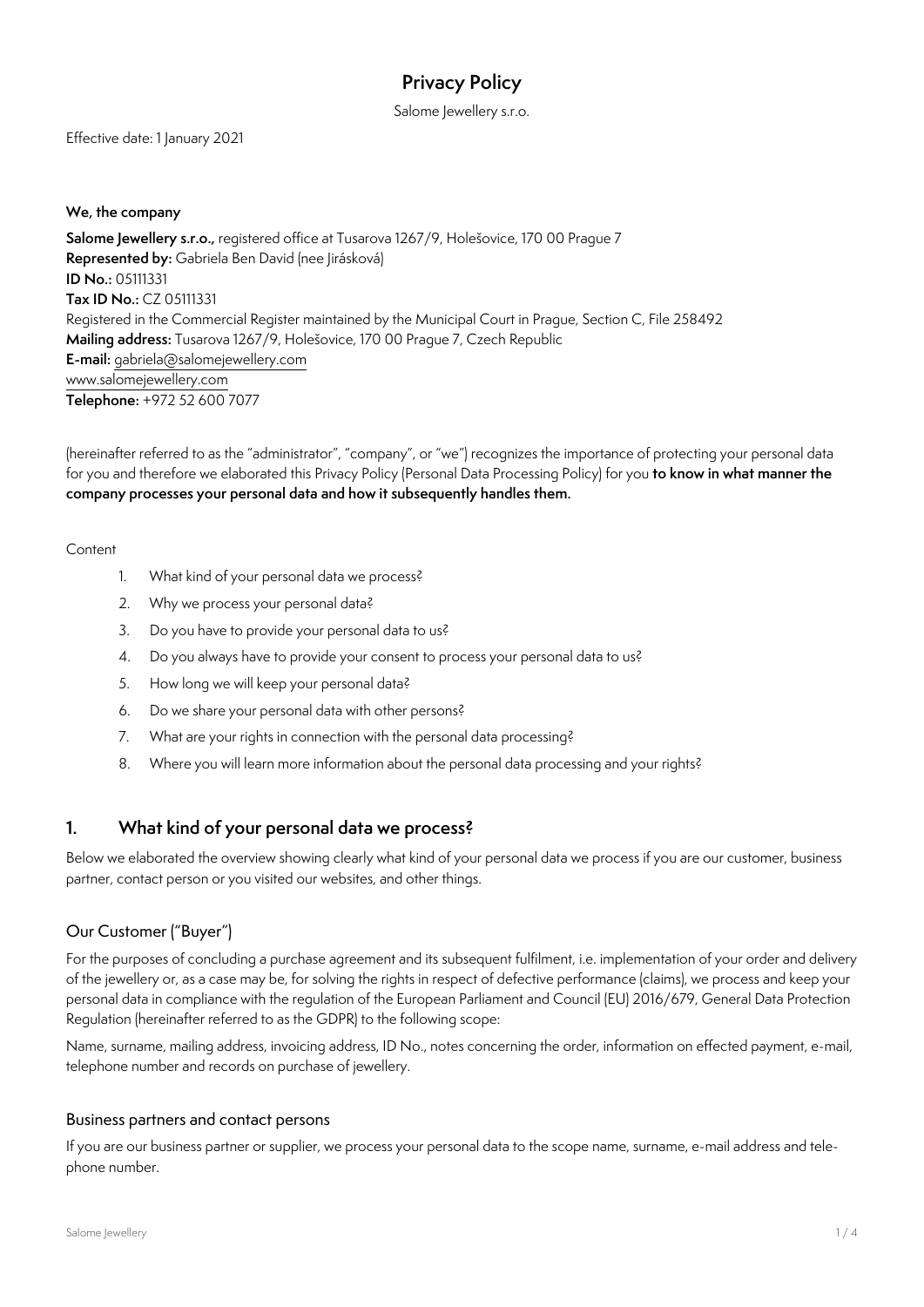#### Visitor of our websites

If you are a visitor of our websites, we process your personal data to the scope

- IP address of the user
- Type of the browser / version of the browser (e.g. Chrome, Firefox, Safari...);
- Language of the browser (e.g. Czech);
- Used operation system (e.g. Windows XP, Windows 10, iOS);
- Screen resolution;
- Time data in respect of the date and time of access to our website;
- Click-through number

During operation of our websites we further collect certain data, for example, cookies, JavaScript systems and we also use the service measuring visits on our websites. You can prohibit collection of these data in your browser setting, however, we cannot unfortunately guarantee that the websites will function without problems and to the full scope in such case.

### **2. Why we process your personal data?**

We process your personal data on several grounds as they are described below. Moreover, each of the stated reasons has to be supported by the legal grounds for processing in order to ensure that the personal data processing by the company is legal and in compliance with relevant legal regulations.

For better transparency, we have prepared for you the **overview of the so-called legal grounds and purposes**, i.e. reasons why we process the personal data. For the sake of clarity, we included also the enumerated data subjects, i.e. persons whose personal data are involved, into the overview.

| Data subject                                        | Legal Ground                                                                                   | Purpose                                                                                                                                                                              |
|-----------------------------------------------------|------------------------------------------------------------------------------------------------|--------------------------------------------------------------------------------------------------------------------------------------------------------------------------------------|
| Our customer                                        | Fulfilment of an agreement or adoption<br>of measures prior to conclusion of such<br>agreement | We process the personal data in order to be able to<br>deliver the goods which you have ordered from us to<br>you.                                                                   |
| Business partners and contact persons               | Fulfilment of an agreement or adoption<br>of measures prior to conclusion of such<br>agreement | We process the personal data in order to be able to<br>make further business with you, i.e. to take the goods<br>from you and to communicate with you in this matter<br>effectively. |
| Our customer, business partner or contact<br>person | Legitimate interest                                                                            | We process your personal data also in the case of<br>enforcing our claims from you, in particular at a court<br>or through our legal representative.                                 |
| Visitor of our websites                             | Legitimate interest                                                                            | We process personal data for operation of our<br>websites.                                                                                                                           |
| Visitor of our websites                             | Legitimate interest                                                                            | We process the personal data for being able to<br>improve our websites, to see what attracted you on<br>our websites and to improve ourselves.                                       |

# **3. Do you have to provide your personal data to us?**

If you are our customer or business partner, we need your personal data for being able to deliver you the required goods, briefly − to do business.

If you are a visitor of our websites, we generally collect only the data necessary for operation of the websites.

In none of the above cases we request more personal data, i.e. a higher scope of personal data, than necessary for the relevant purpose of processing.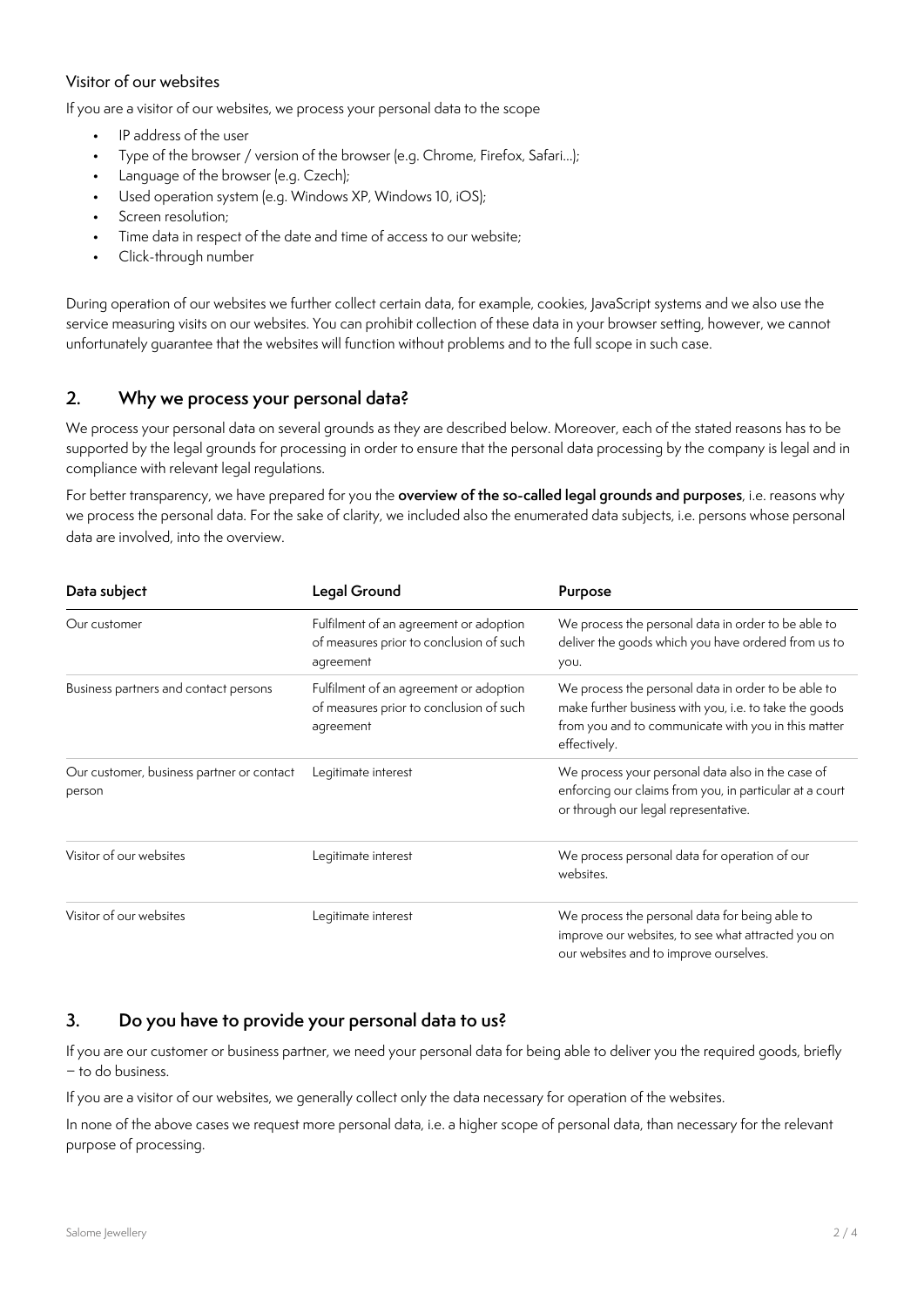## **4. Do you always have to provide your consent to process your personal data to us?**

In case of processing your personal data, we may need, in some cases, consent to process your personal data. We are aware of the fact that the processing is not always based on the consent and therefore we will request your consent only where necessary in order to be able to process your personal data.

At present time, we do not process the personal data for purposes for which it would be necessary to request your consent for personal data processing. Should there be any change, we would certainly let you know.

# **5. How long we will keep your personal data?**

In the case that you are our customer and take the goods from us or you are our business partner, we process your personal data for 10 years from the day of conclusion of the agreement if it is a one-time deal.

According to relevant legal regulations, we also have to keep for example tax documents for 10 years from the end of the taxable period in which the supply occurred, including your personal data stated therein.

We always keep the personal data for the time necessary and adequate to the relevant purpose, i.e. the reason why we process your personal data. The time of keeping them is determined mainly on the basis of the following logic:

- throughout duration of our contractual obligation to you,
- for the time necessary to protect the company rights,
- throughout duration of legitimate interests of the company, should such time be adequate for the relevant purpose of processing,
- throughout the time stipulated by legal regulations,
- for the time necessary for determination, exercise and defence of legal claims.

## **6. Do we share your personal data with other persons?**

Only authorized persons have access to the personal data in our company. Our accountant has access to some personal data, namely if you are our customer or business partner. We also have to provide your data to a carrier so that your goods can be delivered. We also may provide your personal data to relevant state administration bodies or public authorities. We may further provide the personal data to our legal representatives and other persons for the purposes of protection of our rights. All these recipients of your personal data are obliged to protect your personal data in the same way as we do, i.e. in compliance with the valid legal regulations. Should these recipients process the personal data as processors, we have relevant agreements concluded with them.

Within improving and increasing quality of services and within improving our websites and sales, we may use other instruments, such as Google Analytics.

## **7. What are your rights in connection with the personal data processing?**

Indeed, you have all rights conferred by legal regulations, in particular the following rights:

- **Right of access:** You have the possibility to request that we inform you about kinds of your personal data processed by us and the access to such data may be also enabled to you, i.e. a copy of the processed personal data may be provided.
- **Right of rectification:** You may also request us to rectify incorrect or supplement incomplete personal data. You may also request us to delete your personal data; under certain conditions, we are obliged to delete such personal data, however not always, in some cases we may continue keeping the personal data.
- **Right to restriction of processing:** Under certain conditions, you also have the right to request restriction of processing, for example, when you dispute accuracy of the personal data and we are verifying their accuracy.
- **Right to portability:** In the case that you want to change a service provider or want to hand over the personal data to another personal data administrator, you have the right, under certain conditions, to be provided by us with the data in a structured, generally used and a machine readable format...
- **Right to lodge a complaint with the supervisory authority:** In the case that you have suspicion that we breach the law or other valid legal regulations when processing your personal data, you have the possibility to lodge a complaint with The Office for Personal Data Protection.
- **Right not to be subjected to automated individual decision-making, including profiling:** You also have the right not to be subjected to automated individual decision-making, including profiling, however, our company does not do it.